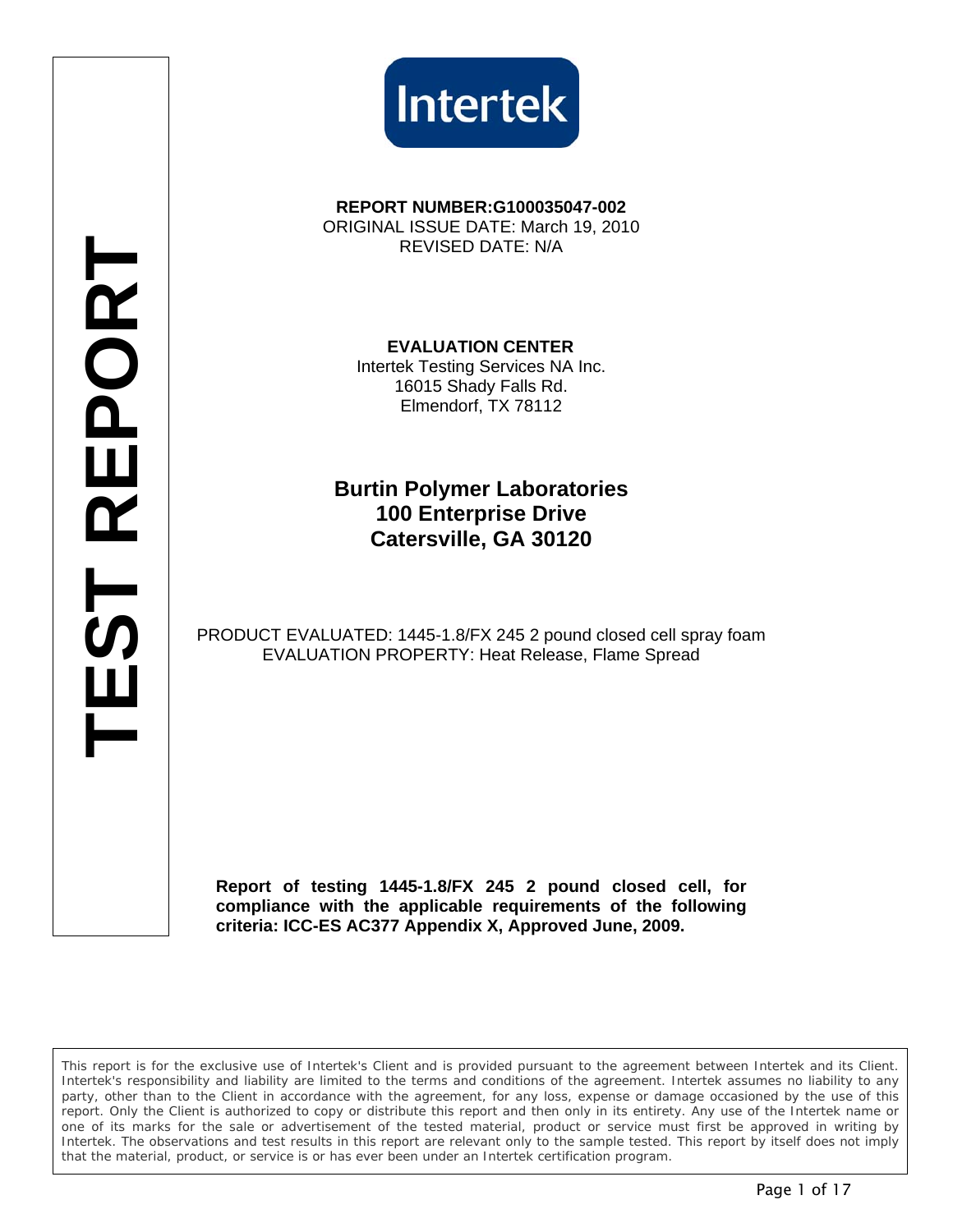# **1 Table of Contents**

| <b>INTRODUCTION</b>                   |                         | 3  |
|---------------------------------------|-------------------------|----|
| <b>TEST SAMPLES</b>                   |                         | 3  |
| <b>TESTING AND EVALUATION METHODS</b> |                         | 3  |
| <b>TESTING AND EVALUATION RESULTS</b> |                         | 5  |
| <b>CONCLUSIONS</b>                    |                         | 6  |
| <b>APPENDICES</b>                     |                         |    |
| Appendix A: DATA                      |                         | 7  |
|                                       | Appendix B: PHOTOGRAPHS | 12 |
| <b>LAST PAGE</b>                      |                         | 17 |

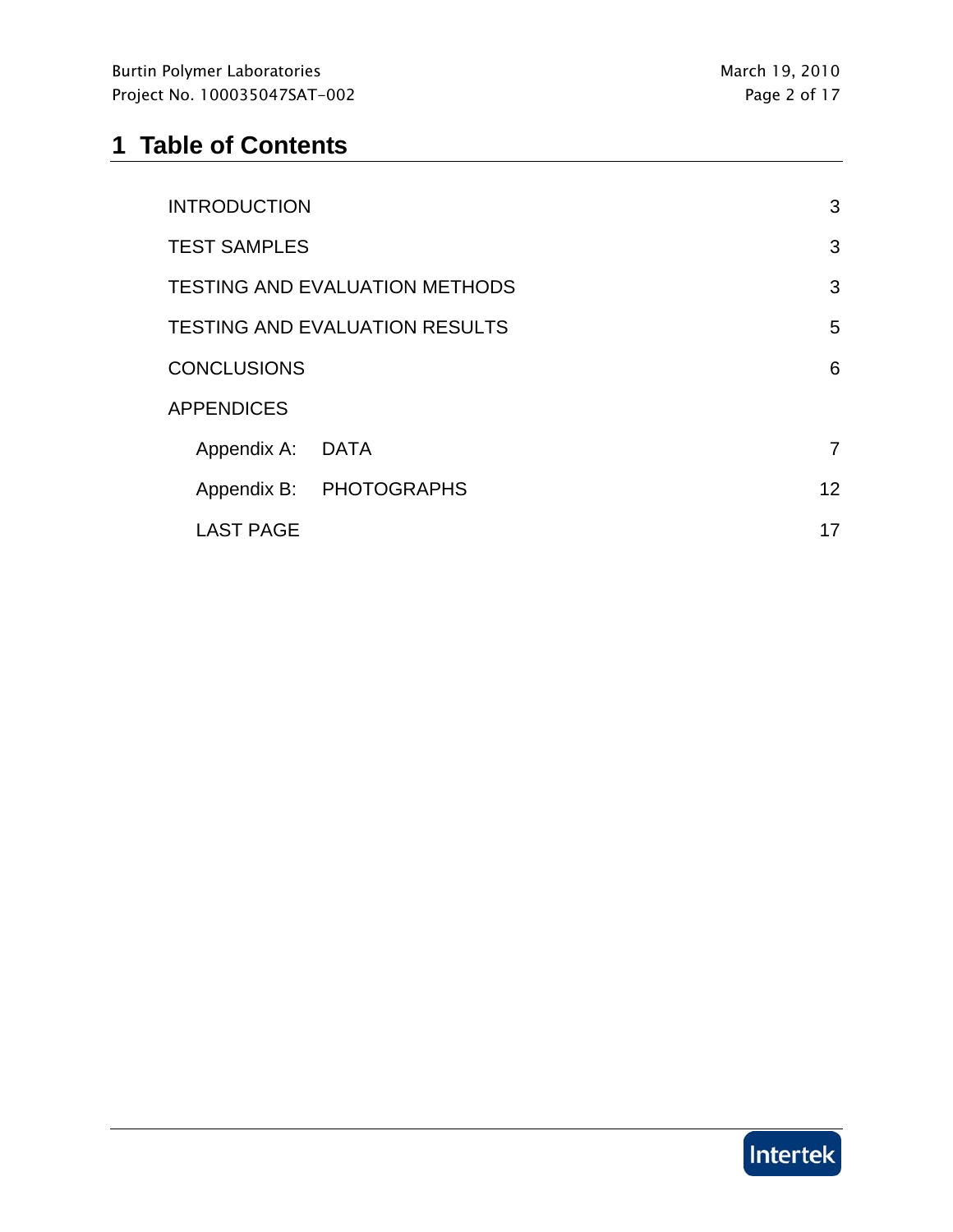## **2 Introduction**

Intertek Testing Services NA (Intertek) has conducted testing for Burtin Polymer Laboratories on 1445-1.8/FX 245 2 pound closed cell foam to evaluate heat release and flame spread properties when subjected to specific ignition conditions. Testing was conducted in accordance with ICC-ES AC 377 Appendix X Section X2.1, Approved June 2009. This evaluation was performed on March 19, 2010.

## **3 Test Samples**

#### **3.1. SAMPLE SELECTION**

Samples were randomly selected on 2-12-10 by PRI Construction Materials Technologies Myra Devit at the Burtin Polymer Laboratories manufacturing facility, located at 100 Enterprise Drive Cartersville, GA 30120. Samples were received at the Evaluation Center on February 19, 2010.

#### **3.2. SAMPLE AND ASSEMBLY DESCRIPTION**

The test specimen consisted of three walls with 2x8 studs, 24 inches o.c. and 2x12 joists, 24 inches o.c. The joist ran the 12 ft length of the room (front to back).The exterior of the room was covered with 5/8 Type X gypsum wallboard. The final interior dimensions were 8 feet high, 8 feet wide and 12 feet deep.

The stud cavities were filled with 7 1/2 inches of 1445-1.8/FX 245 2 pound spray foam and 11 1/2 inches of 1445-1.8/FX 245 2 pound spray foam in the ceiling.

## **4 Testing and Evaluation Methods**

This standard describes a method for determining the contribution of spray foamed plastic to room fire growth during specified fire exposure conditions. This method is not intended to evaluate the fire endurance of assemblies, nor is it able to evaluate the effect of fires originating within the wall assembly. The method is not intended for the evaluation of floor finishes.

The test indicates the maximum extent of fire growth in a room, the rate of heat release, and if they occur, the time to flashover and the time to flame extension beyond the doorway following flashover. It does not measure the fire growth in, or the contribution of, the room contents. Time to flashover is further noted by a pair of crumpled single sheets of newspaper placed on the floor 2 feet out from the center of the rear wall and front walls to determine flashover per the NFPA 286 method. The spontaneous ignition of this newspaper provides the visual indication of flashover.

The potential for spread of fire to other objects in the room, remote from the ignition source, is evaluated by measurements of:

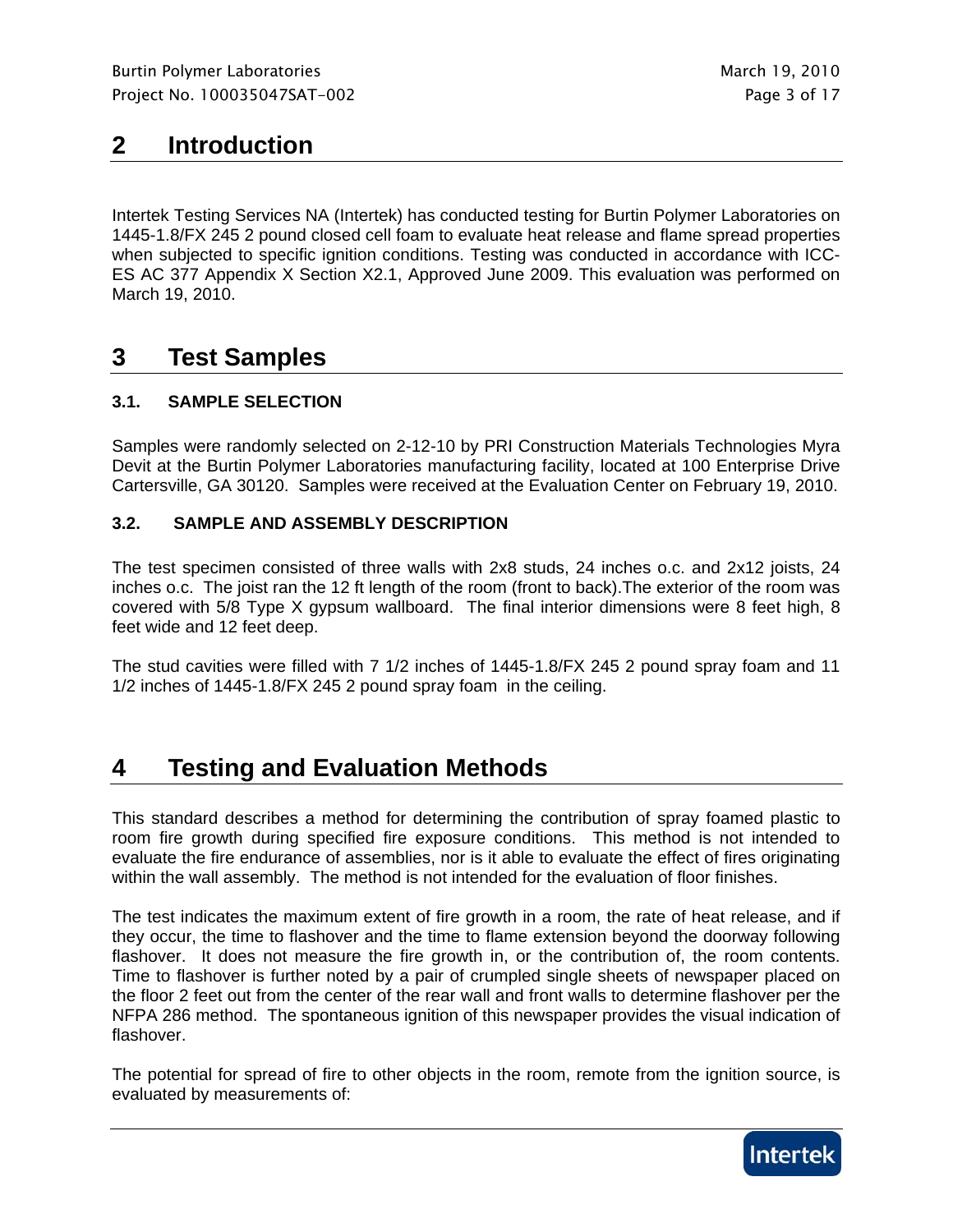- 1. The total heat flux incident on the center of the floor.
- 2. A characteristic upper-level gas temperature in the room.
- 3. Instantaneous net peak rate of heat release.
- 4. Projection of flames out the doorway.

The potential for the spread of fire to objects outside the room of origin is evaluated by the measurement of the total heat release of the fire.

#### **TEST EQUIPMENT AND INSTRUMENTATION**

#### IGNITION SOURCE

The ignition source for the test is a gas burner with a nominal 12- by 12-inch porous top surface of a refractory material. The burner used at this laboratory is filled with a minimum 4-inch layer of Ottawa sand.

The top surface of the burner through which the gas is applied is positioned 12 inches above the floor, and the burner enclosure is located such that the edge of the diffusion surface is located as per Figure X3 in AC377 in either back corner of the room opposite from the door.

The gas supply to the burner is C.P. grade propane (99 percent purity). The burner is capable of producing a gross heat output of  $40±1$  KW for five minutes followed by a  $160±5$  kW for ten minutes. The flow rate is metered throughout the test. The design of the burner controls is such that when one quarter-turn ball valve is opened, the flow of gas to the burner produces 40 kW and when a second quarter-turn valve is opened the combined flow produces 160 kW.

#### COMPARTMENT GEOMETRY AND CONSTRUCTION

The interior dimensions of the floor of the fire room, when the specimens are in place, measures 8 feet, by 12 feet. The finished ceiling is 8 feet  $\pm$  0.5 inches above the floor. The four walls are at right angles defining the compartment. The compartment contains a 30  $\pm$  0.25 by 80  $\pm$  0.25 inch doorway in the center of one of the 8' by 8' walls. No other openings are present to allow ventilation.

#### **PROCEDURE**

#### SUMMARY OF METHOD

A calibration test is run within 30 days of testing any material as specified in the standard. All instrumentation is zeroed, spanned and calibrated prior to testing. The specimen is installed and the diffusion burner is placed. The collection hood exhaust duct blower is turned on and an initial flow is established. The gas sampling pump is turned on and the flow rate is adjusted. When all instruments are reading steady state conditions, the computer data acquisition system and video equipment is started. Ambient data is taken then the burner is ignited at a fuel flow rate that is known to produce 40 kW of heat output. This level is maintained for five minutes at which time the fuel flow is increased to the 160 kW level for a 10-minute period. During the burn period, all temperature, heat release and heat flux data is being recorded every 6 seconds. At the end of the fifteen minute burn period, or failure the burner is shut off and all instrument readings are stopped. Post test observations are made and this concludes the test.

All damage is documented after the test is over, using descriptions, photographs and drawings, as is appropriate.

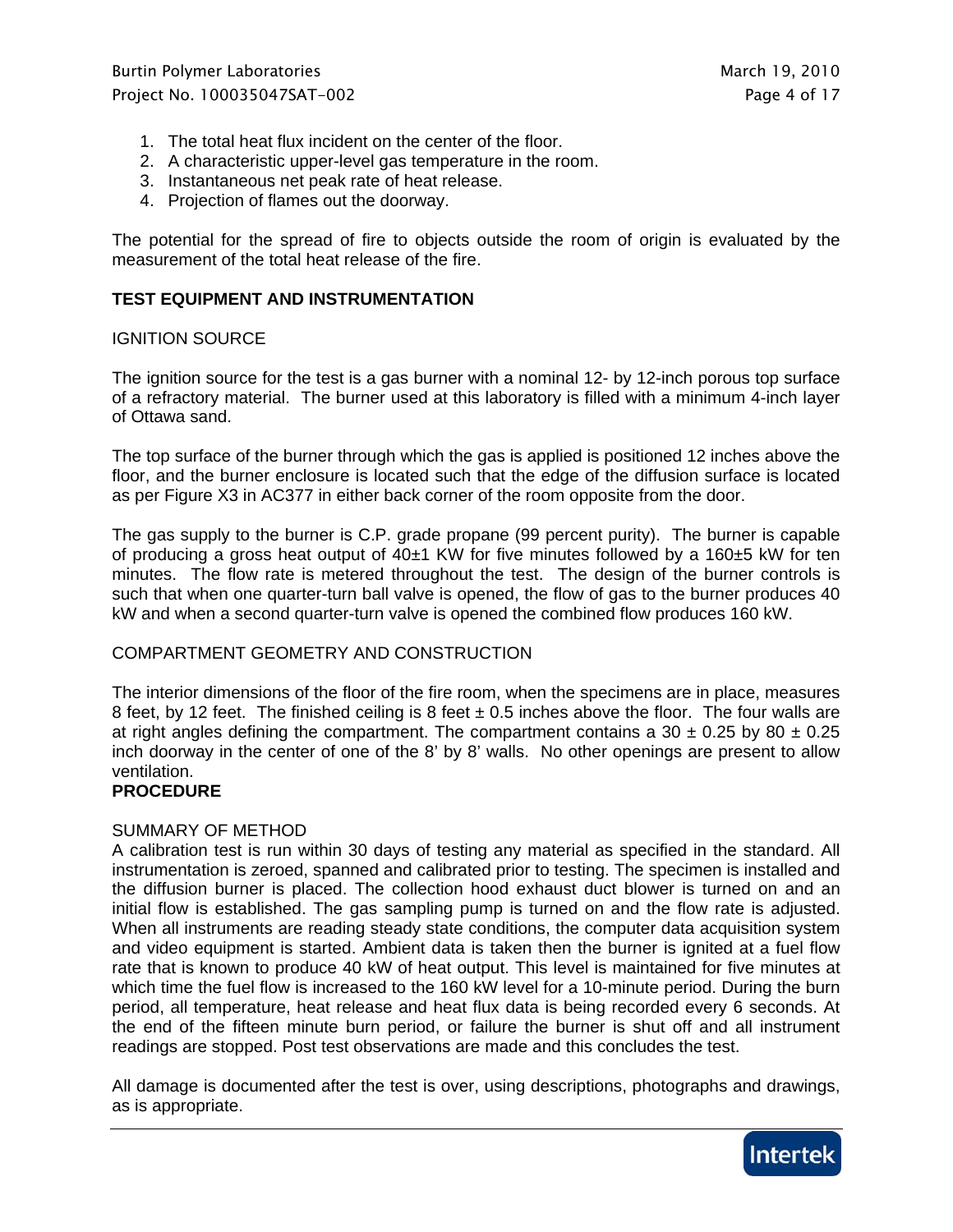Burtin Polymer Laboratories and the state of the March 19, 2010 Project No. 100035047SAT-002 **Project No. 100035047SAT-002** 

#### **4.1. TEST STANDARD**

ICC-ES AC377 Appendix X, Approved June 2009 acceptance criteria for spray-applied foam plastic insulation.

## **5 Testing and Evaluation Results**

#### **5.1. RESULTS AND OBSERVATIONS**

#### FIRE TESTS

The test was started at 10:40 a.m. on March 19, 2010. The ambient temperature was 66°F with a relative humidity of 63%. The data acquisition system was started and the burner was ignited. Events during the test are described below:

| <b>TIME</b><br>(min:sec) | <b>OBSERVATION</b>                            |
|--------------------------|-----------------------------------------------|
| 0:00                     | Ignition of burner. Heat output set to 40 kW. |
| 0:14                     | Ignition                                      |
| 0:15                     | Light smoke                                   |
| 0:20                     | Flames to ceiling                             |
| 0:29                     | Increase in smoke                             |
| 0:44                     | Flames recede                                 |
| 1:30                     | Lumber in corner above burner ignites         |
| 2:16                     | Flames to ceiling                             |
| 2:30                     | Ignition on ceiling                           |
| 2:40                     | Horizontal flaming 3ft                        |
| 2:48                     | Increase in smoke                             |
| 2:50                     | Recede back to corner                         |
| 4:18                     | No flashover- Continue test                   |
| 5:00                     | Increase 160 KW                               |
| 5:06                     | Heavy smoke                                   |
| 5:13                     | Horizontal flaming 8ft                        |
| 5:16                     | Flames out door                               |
| 5:18                     | Targets ignite.                               |
| 5:48                     | Test terminated.                              |

#### **Test Data**

| Criteria                                               | Time (min:sec) |
|--------------------------------------------------------|----------------|
| Heat Release Rate >1000kW                              | Did not exceed |
| Heat Flux > 20KW/m2                                    | 5:30           |
| Average ceiling temperature > $600^{\circ}$ C (1112°F) | 5:30           |
| Flames out the door                                    | 5:16           |
| Average of the above                                   | 5.25           |

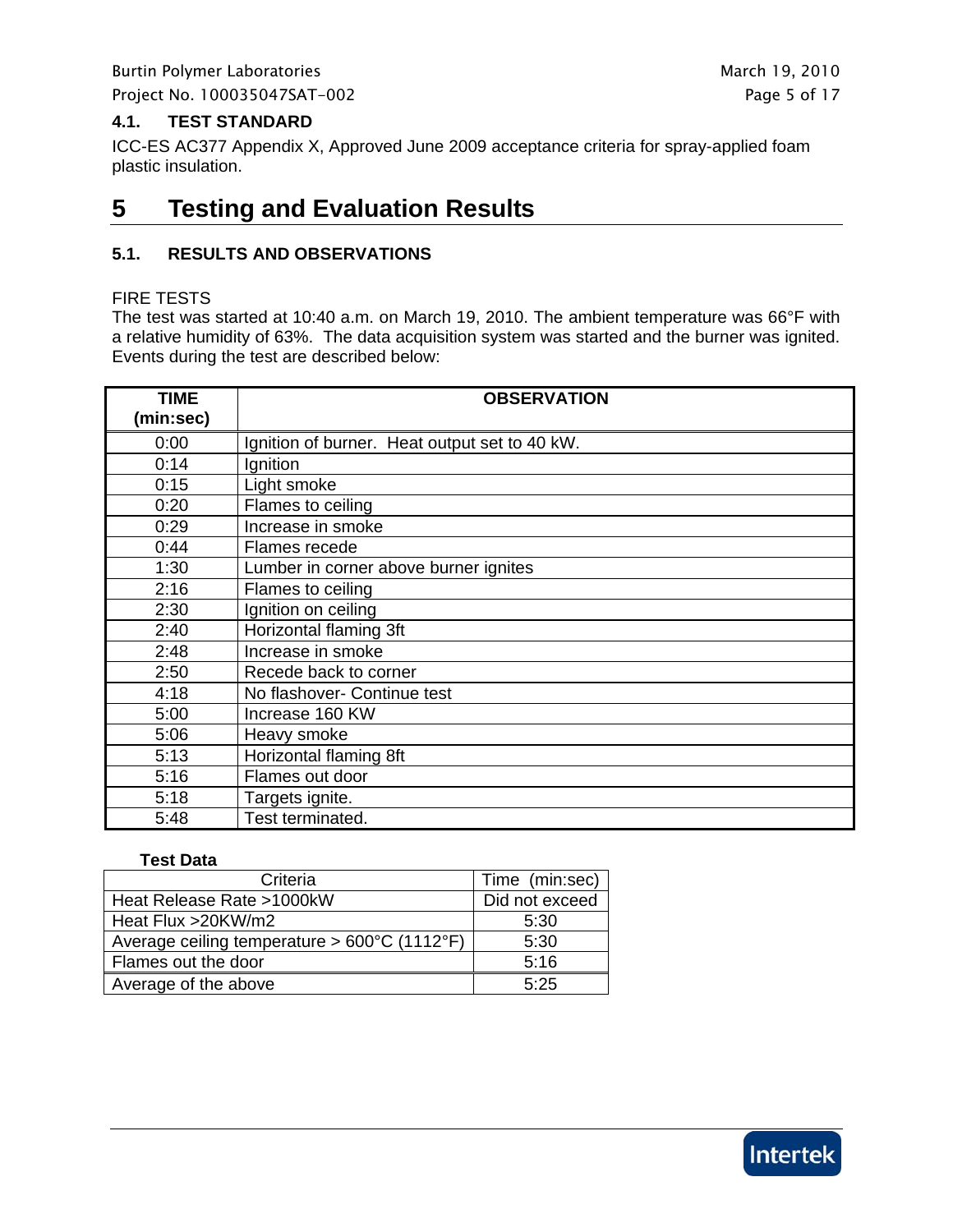## **6 Conclusions**

ICC-ES AC377 Appendix X pass/fail criteria require the assembly to meet or surpass 4:18 min:sec. This assembly **met** the requirements.

### **INTERTEK TESTING SERVICES NA**

Reported by:

 Troy G. Bronstad **Senior Associate Engineer** 

Reviewed by:

 C. Anthony Peñaloza **Engineering Team Leader** 

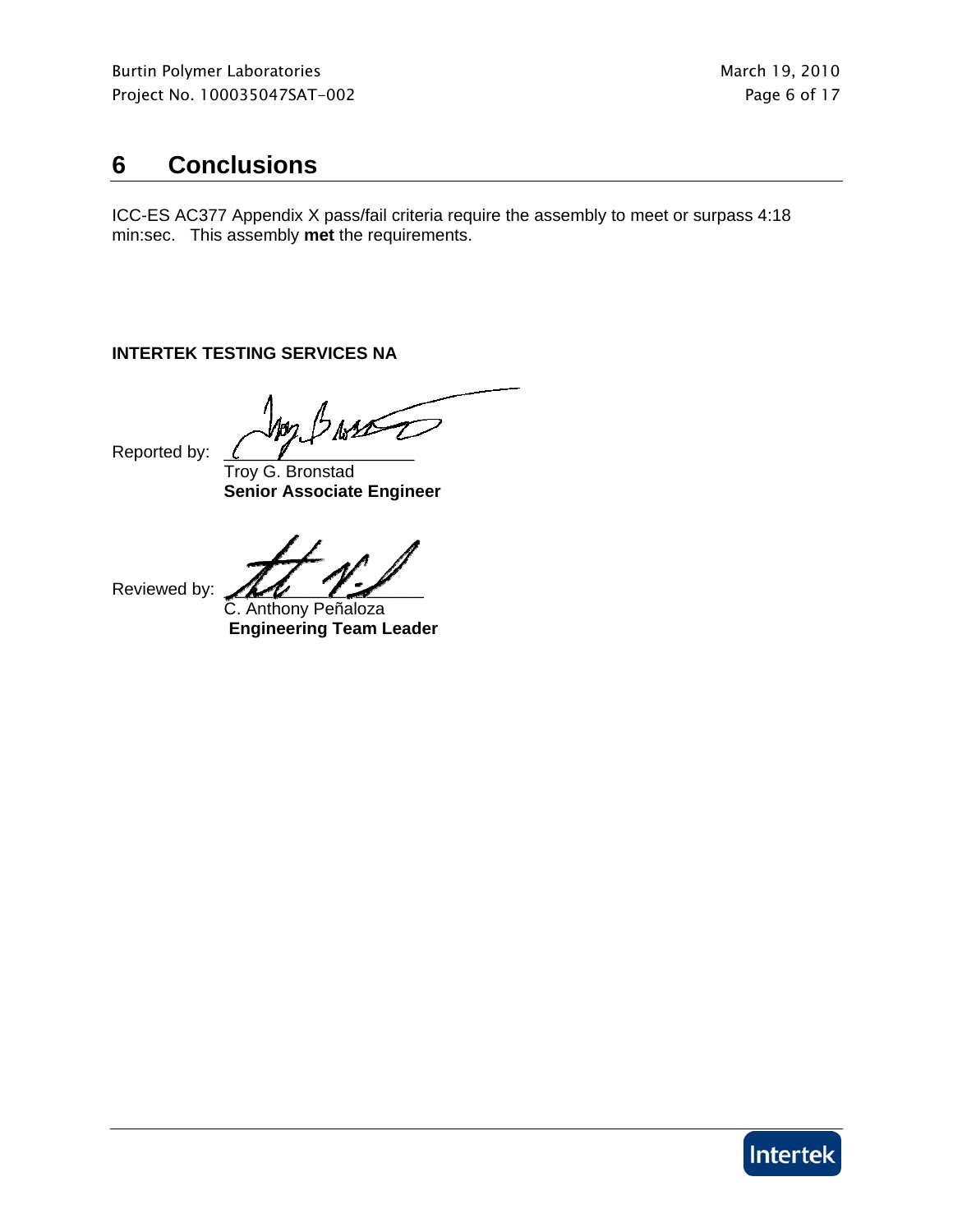## APPENDIX A Test Data

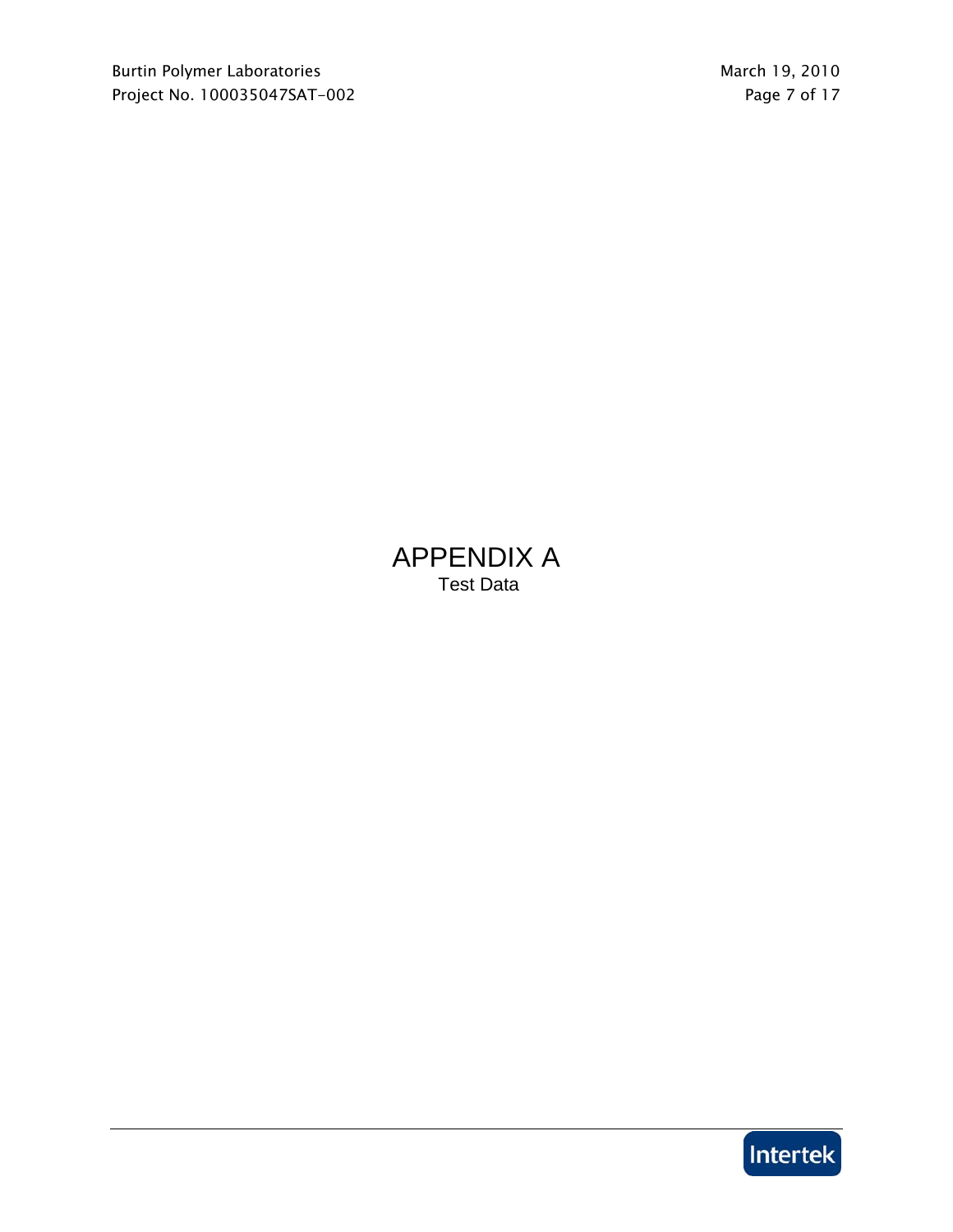

### **Thermocouple Data**

**time (minutes)**

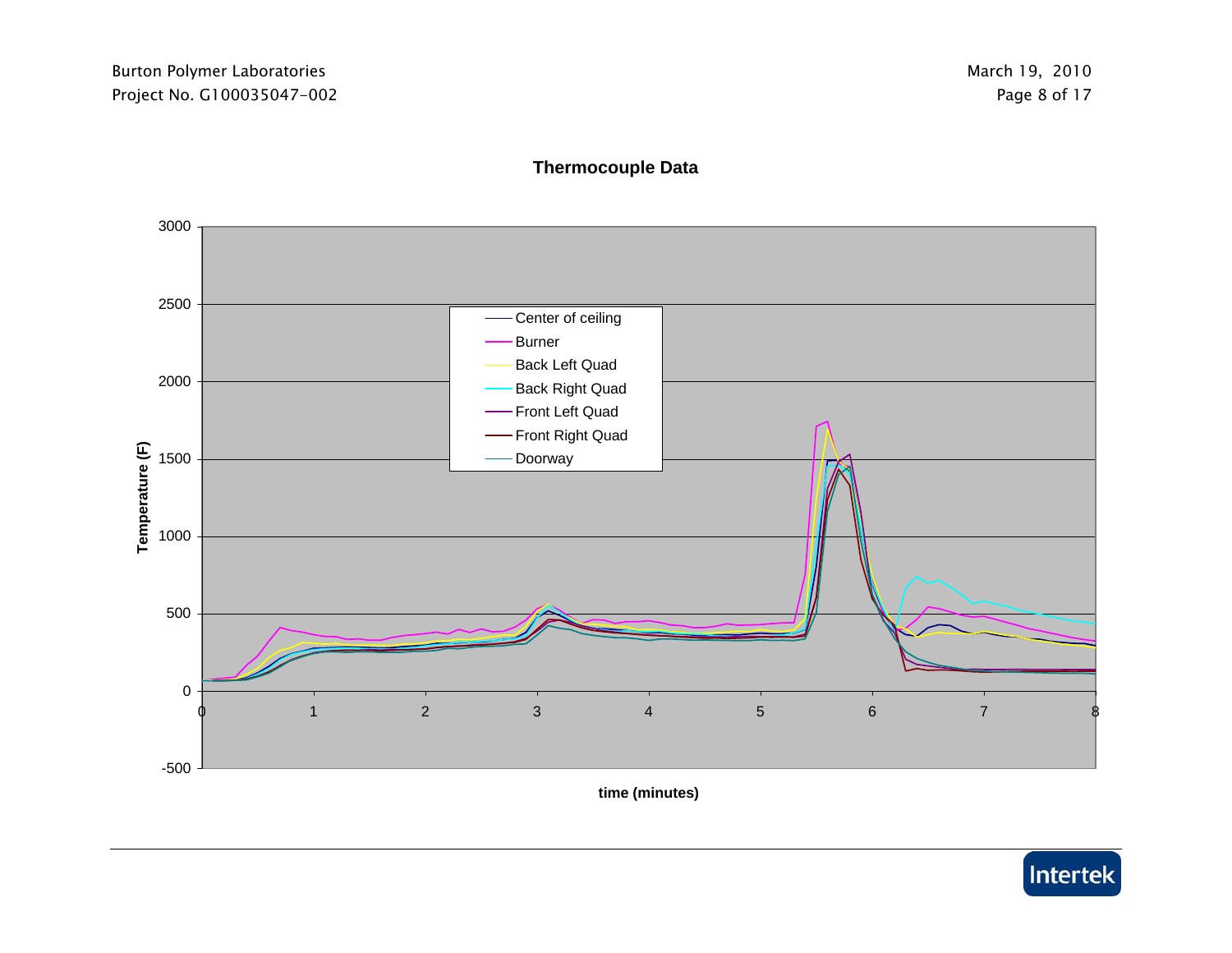### **Smoke Release**



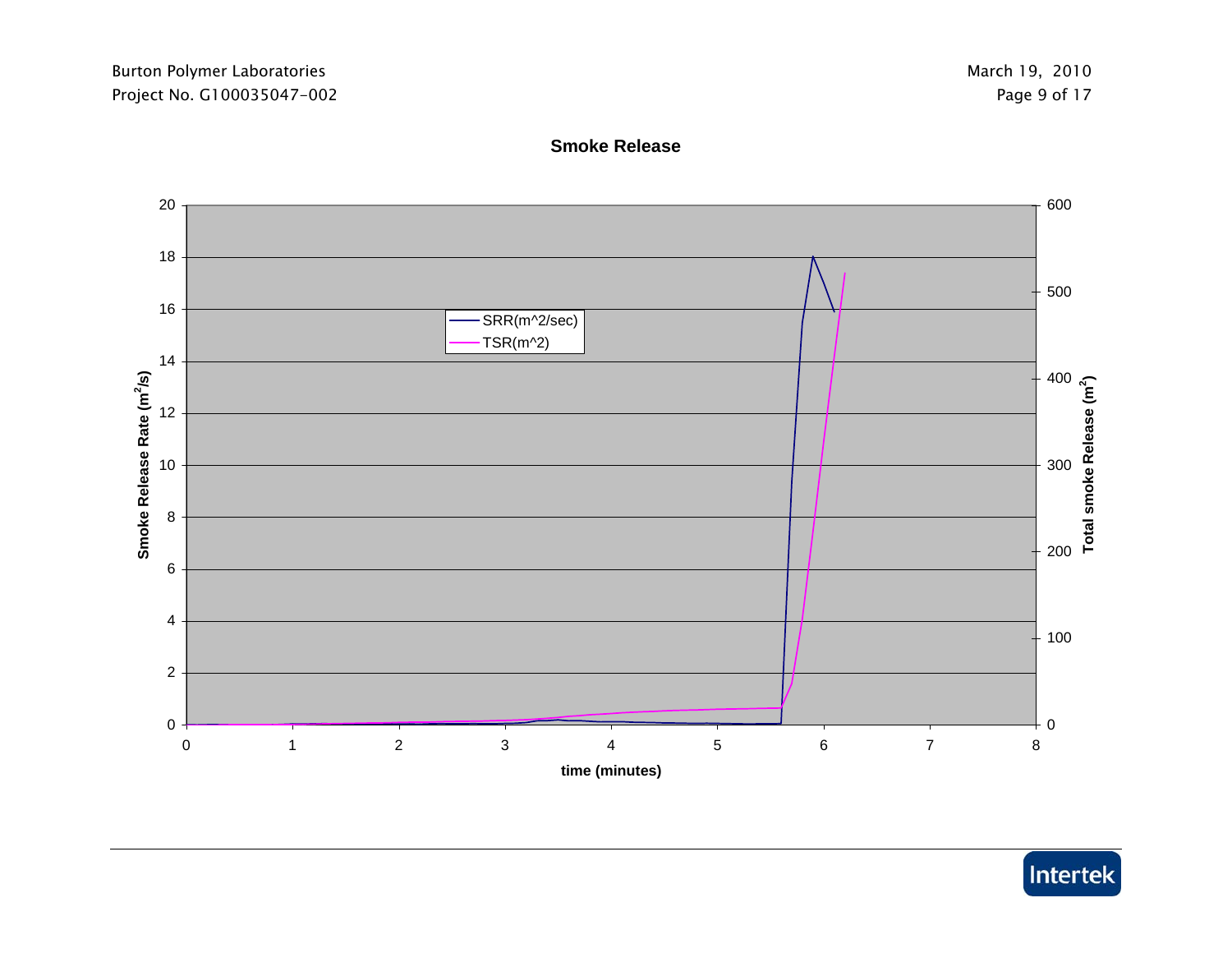#### **Heat Release**



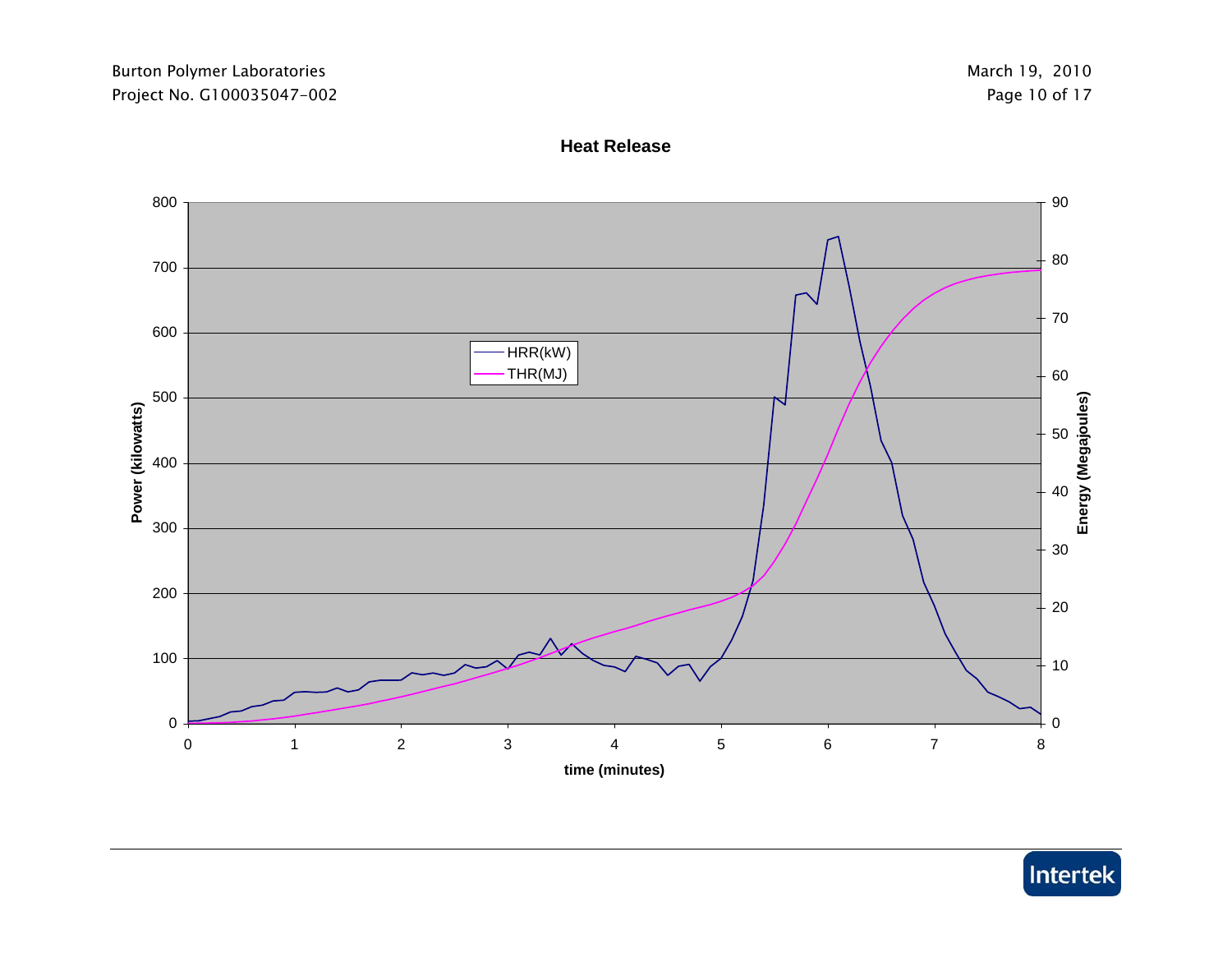#### **Radiant Heat**



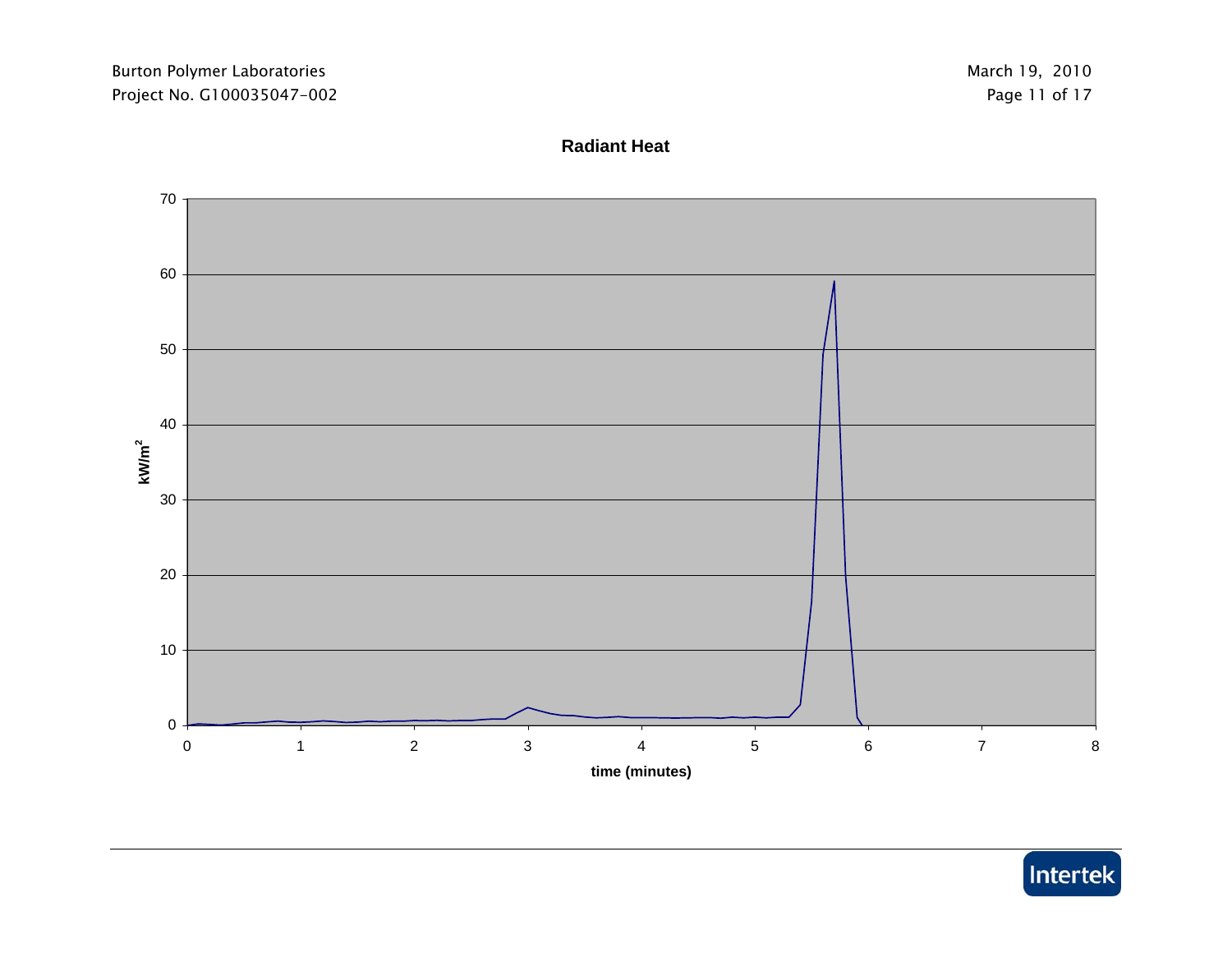APPENDIX B Photographs

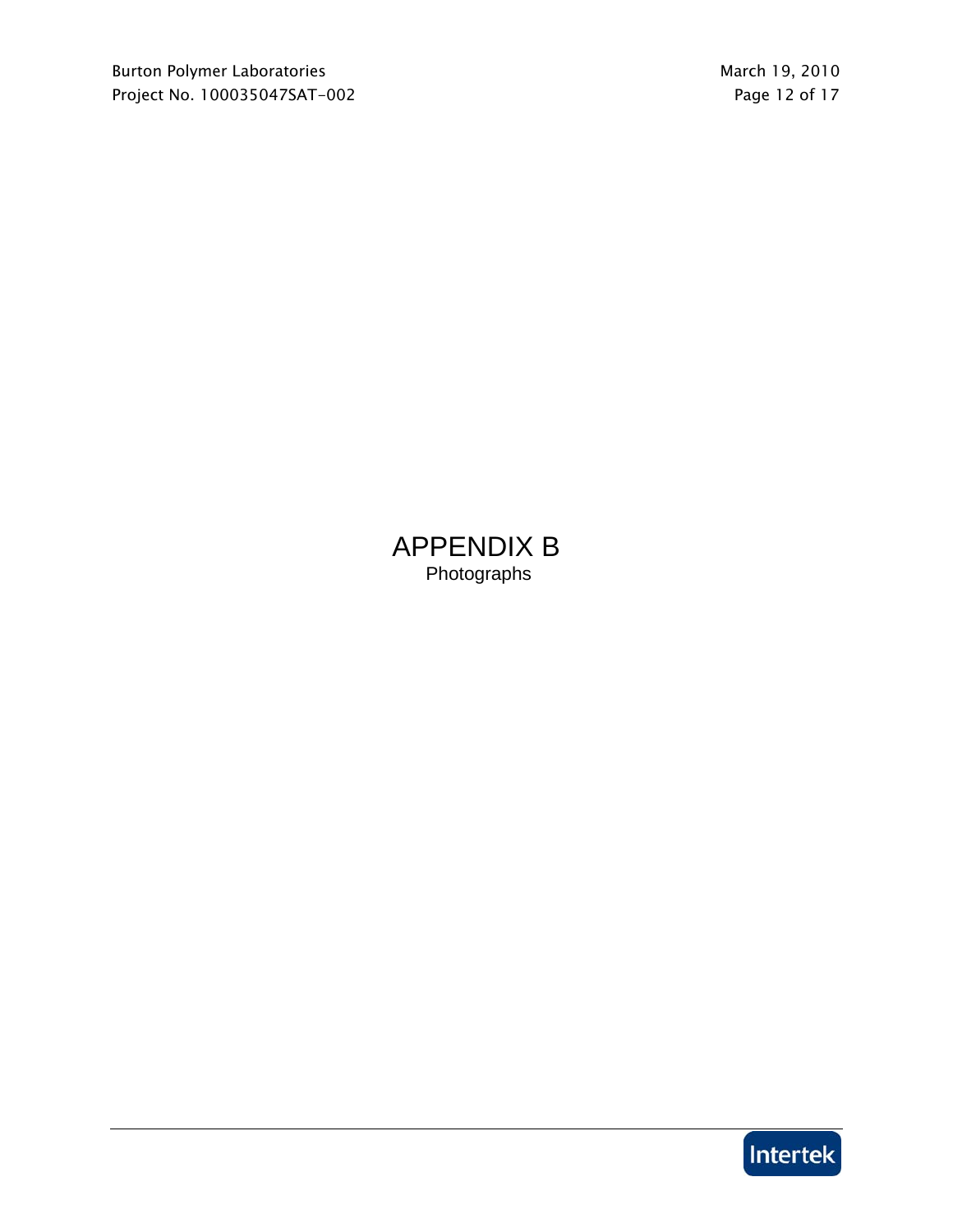### Burton Polymer Laboratories and the state of the March 19, 2010 Project No. 100035047SAT-002 Project No. 100035047SAT-002



Start of test

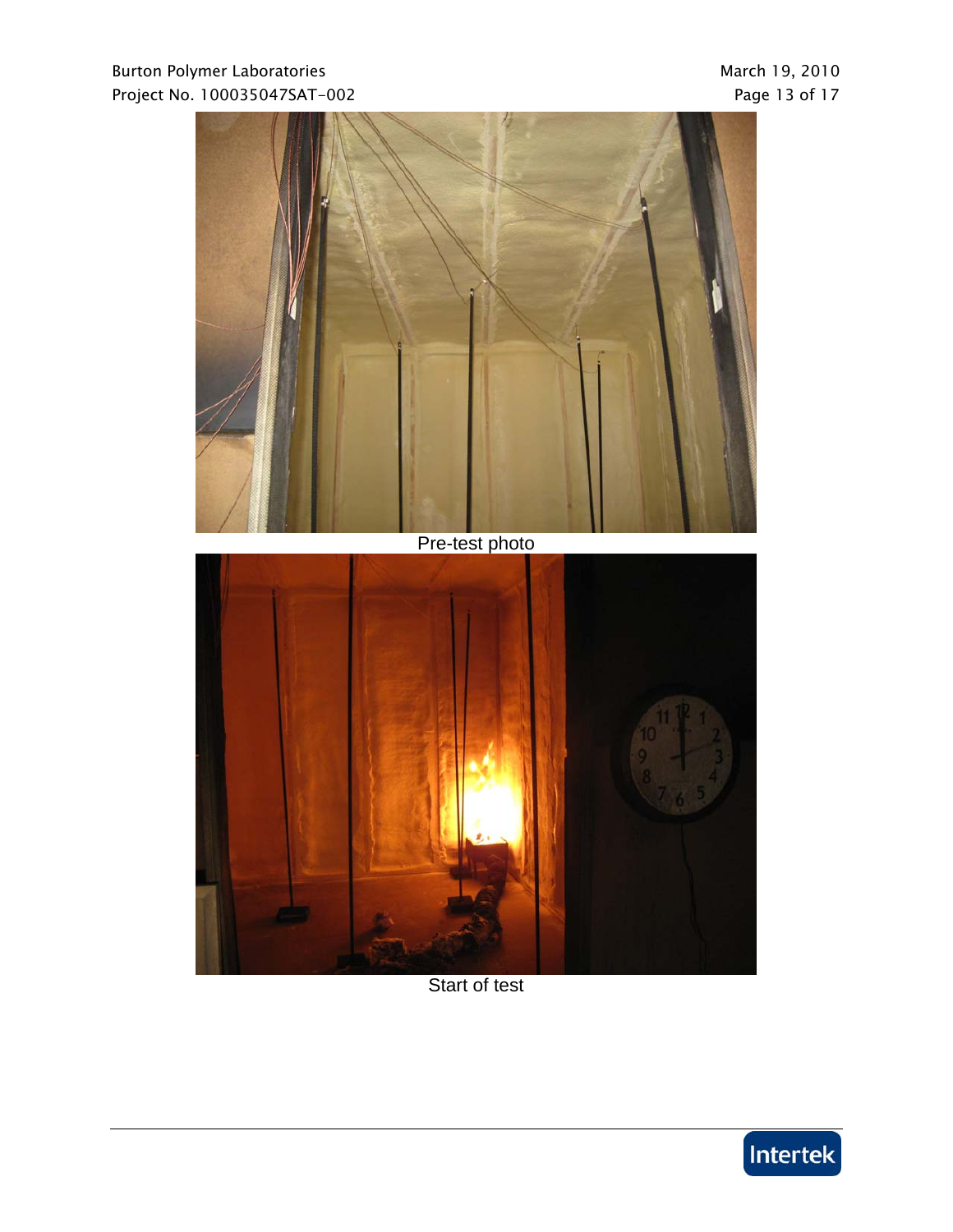



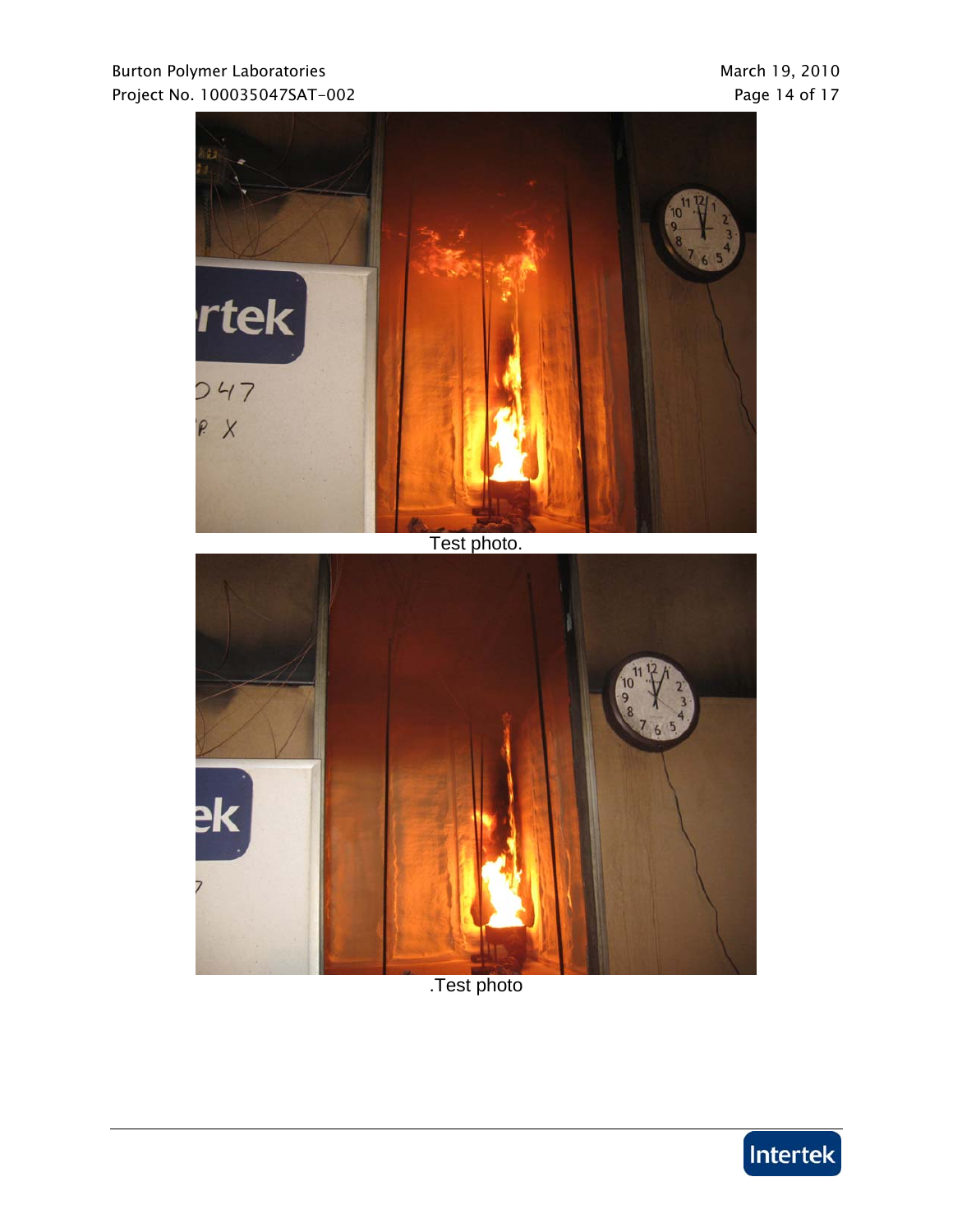

160 kw



Flames out door target ignite

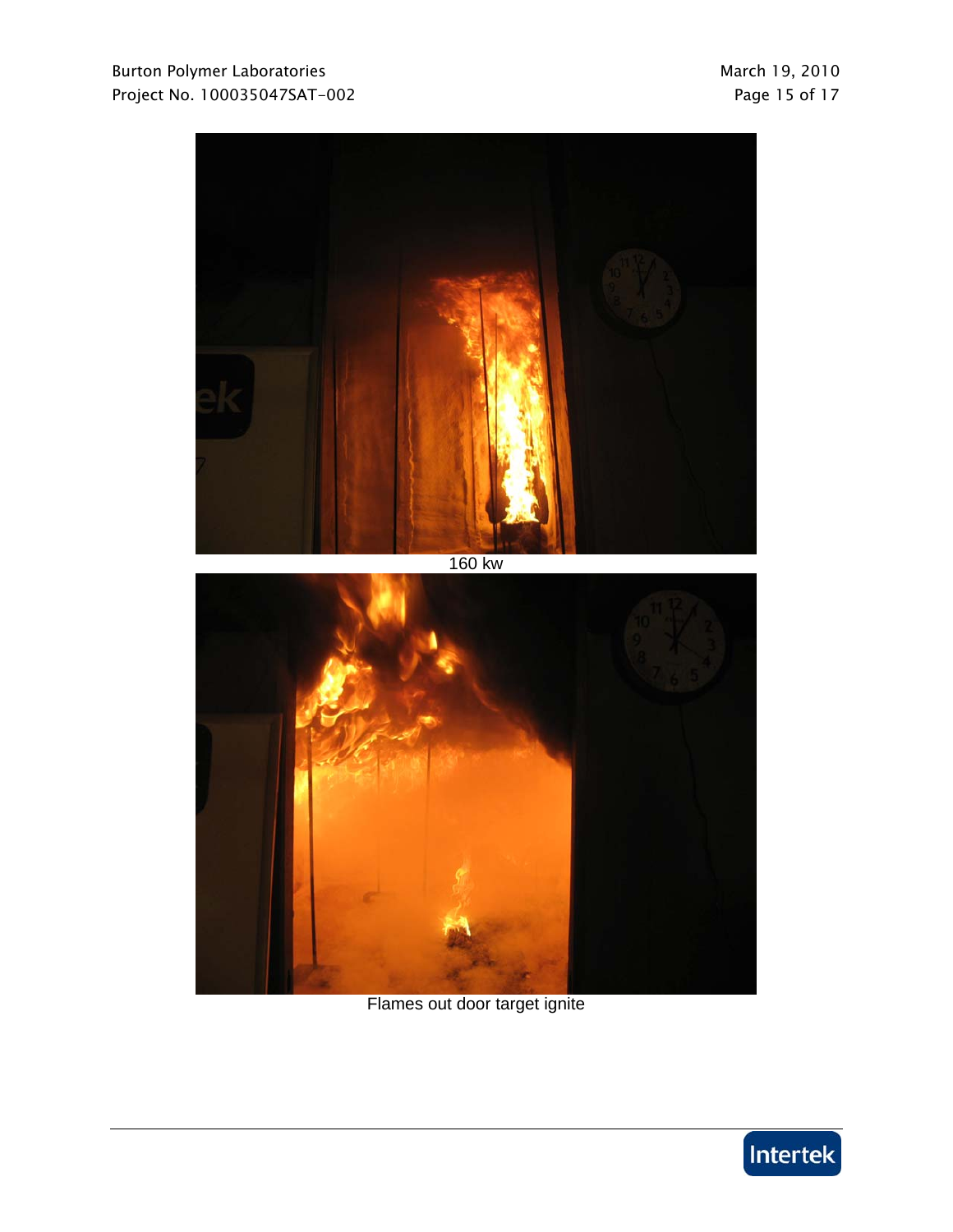### Burton Polymer Laboratories and the extension of the March 19, 2010 Project No. 100035047SAT-002 **Project No. 100035047SAT-002**



Post test picture of entire room



Post test picture of corner above burner